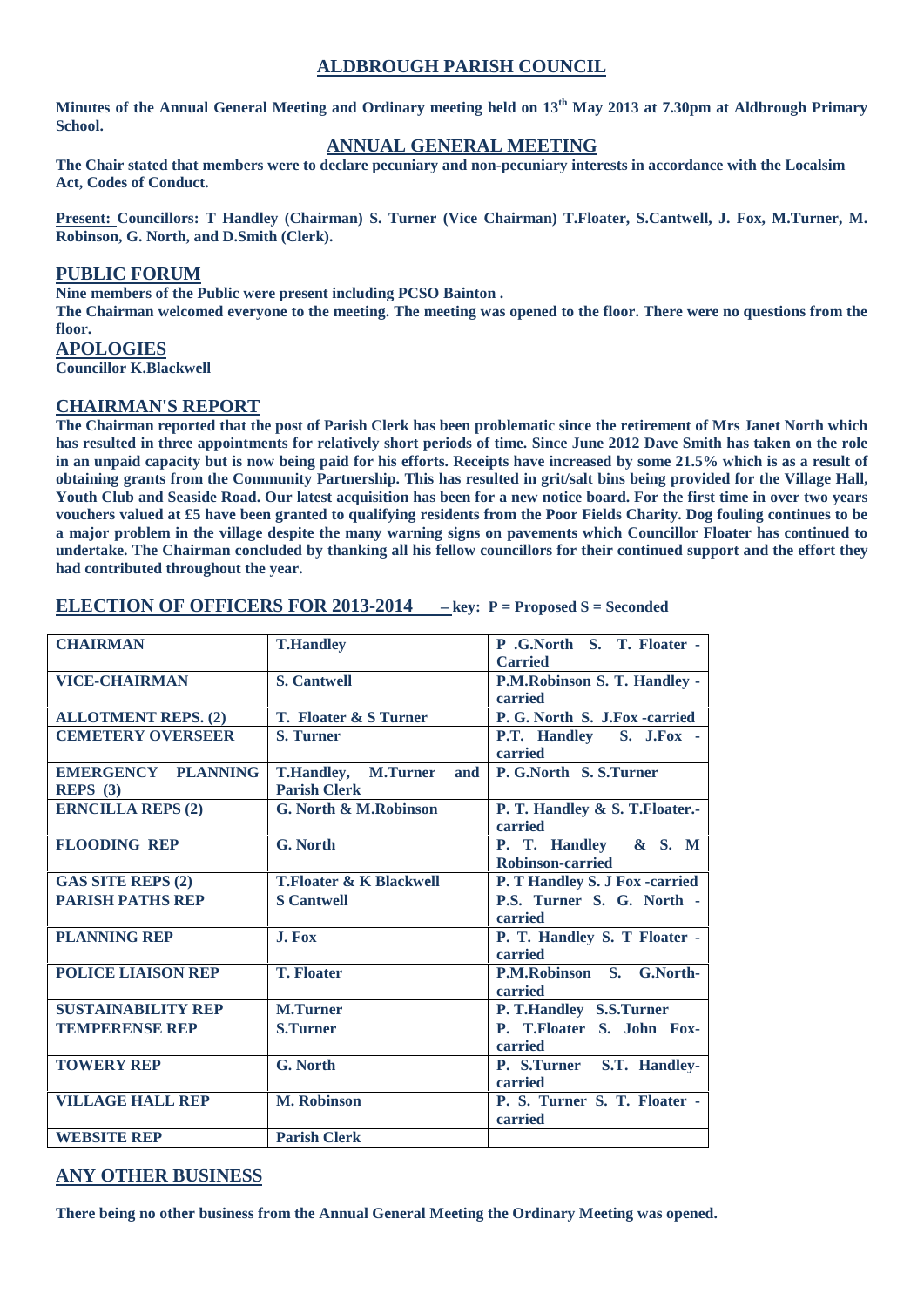## **ORDINARY MEETING**

#### **MATTERS ARISING**

**The minutes of the meeting held on 8th April 2013 were accepted as a true record and signed by the Chair.**

**POLICE MATTERS: PCSO Bainton stated that the previous month had shown a great improvement in reported crime since his last report. He stated that following comments raised last month he had spoken with the manager at Pearson's Coached regarding vehicles being left unattended with the engine still running. He will continue to monitor this when in the area. He also referred to the forthcoming vintage rally which he had arranged for traffic cones to be placed.**

**GAS SITE MEETING: Councillor Robinson referred to the latest minutes and read over the items raised for attention. Councillor North mentioned that Mr Tony Leake wished for more screening which was to be raised at the next Gas Site meeting by Councillor Blackwell.**

**RESITING OF 30 mph SIGN ON APPROACH TO VILLAGE FROM HORNSEA: Mr and Mrs Gough of 44 Hornsea Road were present and a comprehensive report submitted by Mrs Margaret Gough to ERYCC and the subsequent response was outlined. Basically the County Council were not in favour at this time but gave advice on how we could monitor the traffic situation following an agreement with the Council and Humberside Police entitled Speed Management Strategy. This would involve a 7 day survey so that a picture of the speeding profile of the road could be assessed. It was agreed that an application for this would be made after the next Parish Council meeting. In the interim period PCSO Bainton,who fully supports this initative,stated that he would supply a mobile police radar system to check on the current situation. He asked for volunteers to assist him in this task and it was agreed that on Friday 17th May Councillor Cantwell and Mr Gough would carry out this function from 0900 hours and on Monday 20th May Councillors Fox , Robinson and Mr Gough would attend at the village hall to monitor traffic approaching the village from the opposite direction.**

**FORTHCOMING PLANNING APPLICATION FOR WIND TURBINE: Mr Guy Leonard and his agent from Arcus attended the meeting and Mr Leonard outlined his plans to install a single wind turbine on his land at West Hill Farm. He stated that the turbine would not be as large as the current installations being installed at Withernwick and a general discussion took place regarding alternative forms of energy which for financial reasons were not entirely viable. He envisaged that the planning application would be submitted in the near future and the Chair thanked him for attending and giving everyone the opportunity to answer their reservations or objections.**

**FOOTPATHS AND RIGHTS OF WAY: Councillor Cantwell reported that the 'kissing gate' on ROW 1, Garton Road had been securely fastened with twine and a member of the public had complained. After consultation with Andrew Chudley she had removed the twine and will monitor the situation. Should there be any repetition a letter will be sent to the landowner by Mr Chudley. The footpath opposite Londis was now becoming overgrown with weeds and after a short discussion regarding the best solution it was agreed that the area be treated with weed killer. Councillor Turner stated that he would ask HAPS to undertake this function. A number of broken fence panels were obstructing the footpath and she will ask the householder to remove.**

**INSURANCE RENEWAL: The Clerk informed the meeting that he had checked quotations with other companies but our present insurers AON were still the most competitive. It was agreed to remain with our current insurers.**

**PLANNING APPLICATIONS: Councillor Fox outlined planning application for the continued use of land as residential curtilage and retention boundary fence at 24 Queensmead for Miss J.Turner. Councillors S.Turner and M.Turner both declared an interest in this matter and took no part in discussion which culminated with approval, all agreeing that the site had been vastly improved. A decision regarding the change of use from vacant land at 355 Seaside Road for Mr Tony Leake concluded that the Council had refused the application.**

**CORRESPONDENCE: An email from Paul Regan regarding the provision of skateboarding lessons was read by the Chair, and also the forthcoming venues for Town and Parish Council Liaison Meetings regarding Planning issues.**

**PARISH ACCOUNTS: The current financial statements of accounts were read and approval of payments due approved.**

**ANY OTHER BUSINESS: Councillor Robinson reported that the speed indicator camera on Garton Road was still not working. The last report was that a replacement part was needed to be ordered. The hedge between the allotments and the cemetery had not been trimmed but the Clerk stated that this was due to be rectified on Tuesday 14th . Councillor S.Turner would ensure that HAPS cut this to a suitable level later in the year after the bird nesting period was over. Councillor Robinson then made reference to the new notice board and was totally dissatisfied with the outcome of the previous metal one which had been offered to other parties in the village. His comments were in total variance to the views of the Chair and Clerk and he left the meeting taking no further part in the discussion. In his absence it was agreed that Councillor Floater would fix the metal board alongside the new one for the displaying of literature appertaining to places of interest and local walks for residents and visitors.**

**Councillor Fox reported that he had attended the inaugural meeting of the Withernwick Wind Farm Committee on 7th May. This was mainly an introductory session and the wind farm would be hopefully operative around the end of July. He**